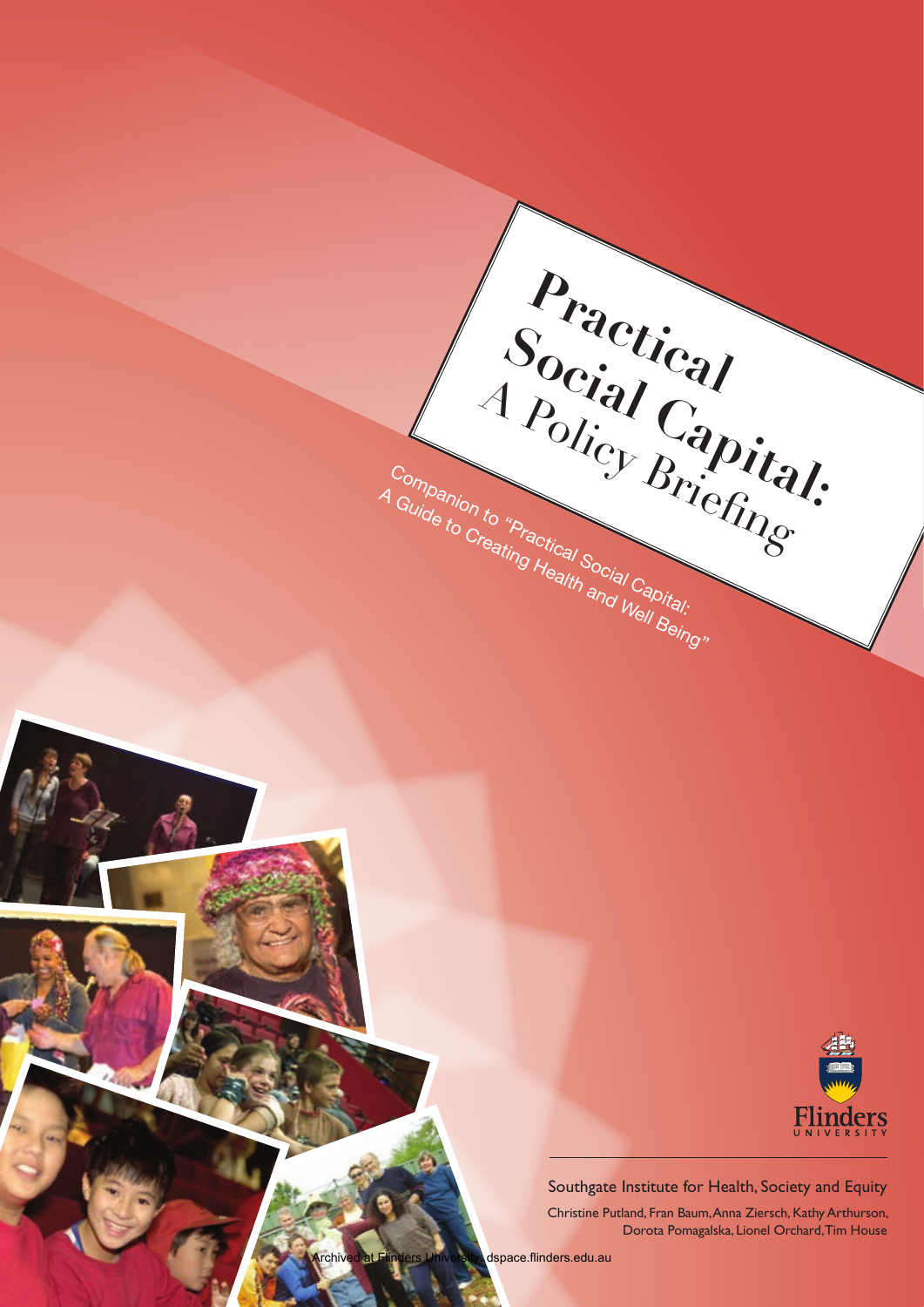# About This Policy Briefing

This briefing is intended for policy makers who fund and make decisions about the availability of community based programs that intend to strengthen social capital and promote health and wellbeing. The briefing synthesises a more extensive guide *(Practical Social Capital: a Guide to Creating Health and Wellbeing)* and draws out key lessons for policy makers.

The Guide is based on three case studies of the practical application of social capital to health, arts and local government projects. It uses the lessons from these case studies to demonstrate how social capital can be a tool in interventions designed to promote health and health equity. The Guide also provides tools and resources for organisations that want to adopt a social capital approach



and reviews literature on health and wellbeing, social capital and community development and capacity building.

The case studies on which the Guide and this briefing paper are based were part of a research project funded by an Australian Research Council Linkage Grant and undertaken in collaboration with industry partners: SA Department of Health, Onkaparinga City Council and Arts SA.

Please note that quotes used throughout this publication are drawn from interviews and focus groups conducted as part of the research project.

## What is a Social Capital Approach?

Based on our research we developed the following definition of social capital:

*Social capital refers to the connections, trust and reciprocity between individuals and within communities, and the resources that can arise from these connections. These include employment or educational opportunities for individuals, and cohesion and a sense of safety in communities.*

Robust social networks, strong community-based resources, and a strong society-wide commitment to respectful, reciprocal, trusting and equal relationships between citizens are the signs of strong social capital. Our understanding is that these are most common in communities where economic capacities and resources (economic capital) are also more equally shared. Therefore in the context of this Policy Briefing a 'social capital approach' means:

- Commitment to using social capital as a way of reducing health inequities, based on the assumption that improved social capital in a community can help improve access to economic resources and opportunities
- Community social capital building is not about reducing the amount of spending or responsibility by the state but rather requires investment and support from state agencies, with the expectation of longer term cost savings and improved population health outcomes
- Community social capital building will be most effective when the broader public policy environment reflects a commitment to social equity and the redistribution of economic resources.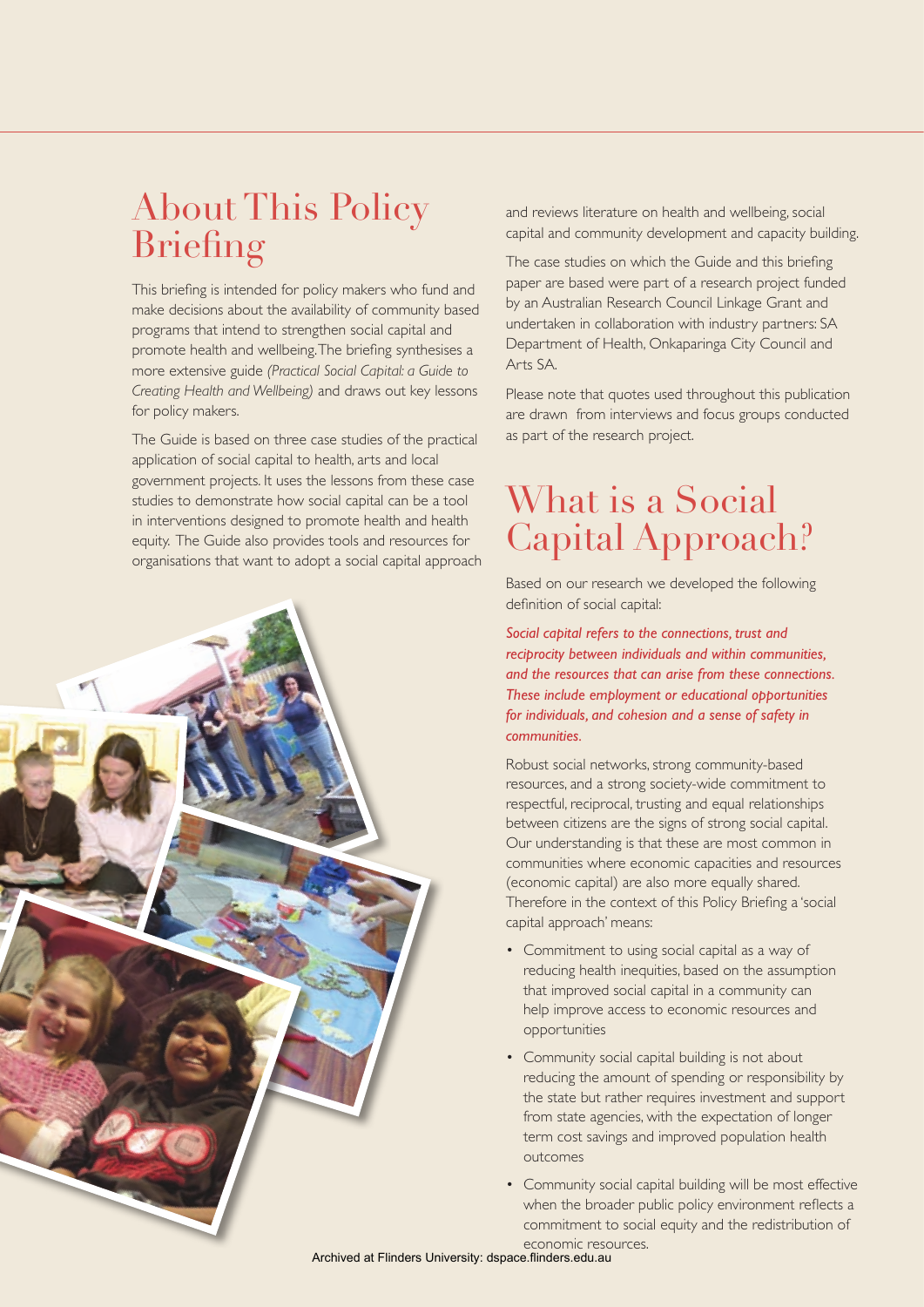# Why Invest in Social Capital?

*The attractiveness of social capital for policy making lies both in the generally positive connotation that is often attributed to social capital's presence in society, and in its causal role in the production of social and individual goods* (Castiglione, Van Deth and Wolleb, 2008)

### Social capital is a key determinant OF HEALTH AND WELL BEING

Access to safe food and water, suitable housing, adequate transport and communication services, and appropriate education and employment opportunities is essential to good health and wellbeing. Health and wellbeing also benefits from participation in recreation and access to clean environments, on having sound social supports and good connection with others. It also results from living in communities which are inclusive and fair, which reject discrimination in all its forms and which strive for tolerance and the peaceful resolutions of difficulties and conflicts.

As a determinant of health and wellbeing, and also as a potential pathway to other determinants of health, social capital is relevant to a range of sectors including welfare, education, families and communities, employment, housing, urban development and planning, and justice.

### SOCIAL CAPITAL APPROACH OFFERS equity and cost-effectiveness

Our research suggests that investment in social capital can help achieve greater equity and effectiveness in governments' work with communities. Equity is advanced through provision of skills and networks required to gain access to economic capital. This requires government workers and others working with communities to have an understanding of the processes by which social capital can assist individuals and communities in improving their access to economic capital.

The cost effectiveness argument rests on the fact that prevention is generally more economical than cure. A number of participants in the case studies discussed how their mental health greatly improved due to their participation in community groups, for example. Even those suffering from psychosis and schizophrenia suggested that the supportive and non-judgmental environment in these programs had a stabilising effect on their health and wellbeing. Our case study based on the

*...The connections between people...has lots of flow-on affects for health, mental health and physical health (mental health worker)*

*I think without social capital you don't have a community, …, so governments need to take it on board...I think it needs to be integral to every level of government policy (community development officer)*

*When you find yourself on your own, you're looking for everything that you can possibly get yourself into and be involved with other people – I need that social contact - and I'm getting it and I'm happy and otherwise I don't know where I would be – probably taking tablets for depression but I'm very happy about the projects here. (participant involved in a case study)*

development of a community garden provided a clear illustration of the value of such programs as providing ongoing social support and friendships, and through this, contributing to wellbeing of everyone, even those with severe mental illness:

*Well, from the age of 15 I was so badly fenced in that I didn't care if I was in hospital or at home because even if I was at home I still couldn't go nowhere, I couldn't do nothing, I just didn't work, didn't go nowhere, couldn't do nothing…I wouldn't speak to the dog, you know, but being well this is good, but coming here makes me more well (participant)*

 *…they offer support to each other or you know, and it's interesting we don't label people as having a mental health issue but they will quite openly talk about their mental health, like what you know if someone's had a stay in hospital they'll talk about it and they're not stigmatised or judged or anything which is quite amazing… it alleviates by talking to people you know*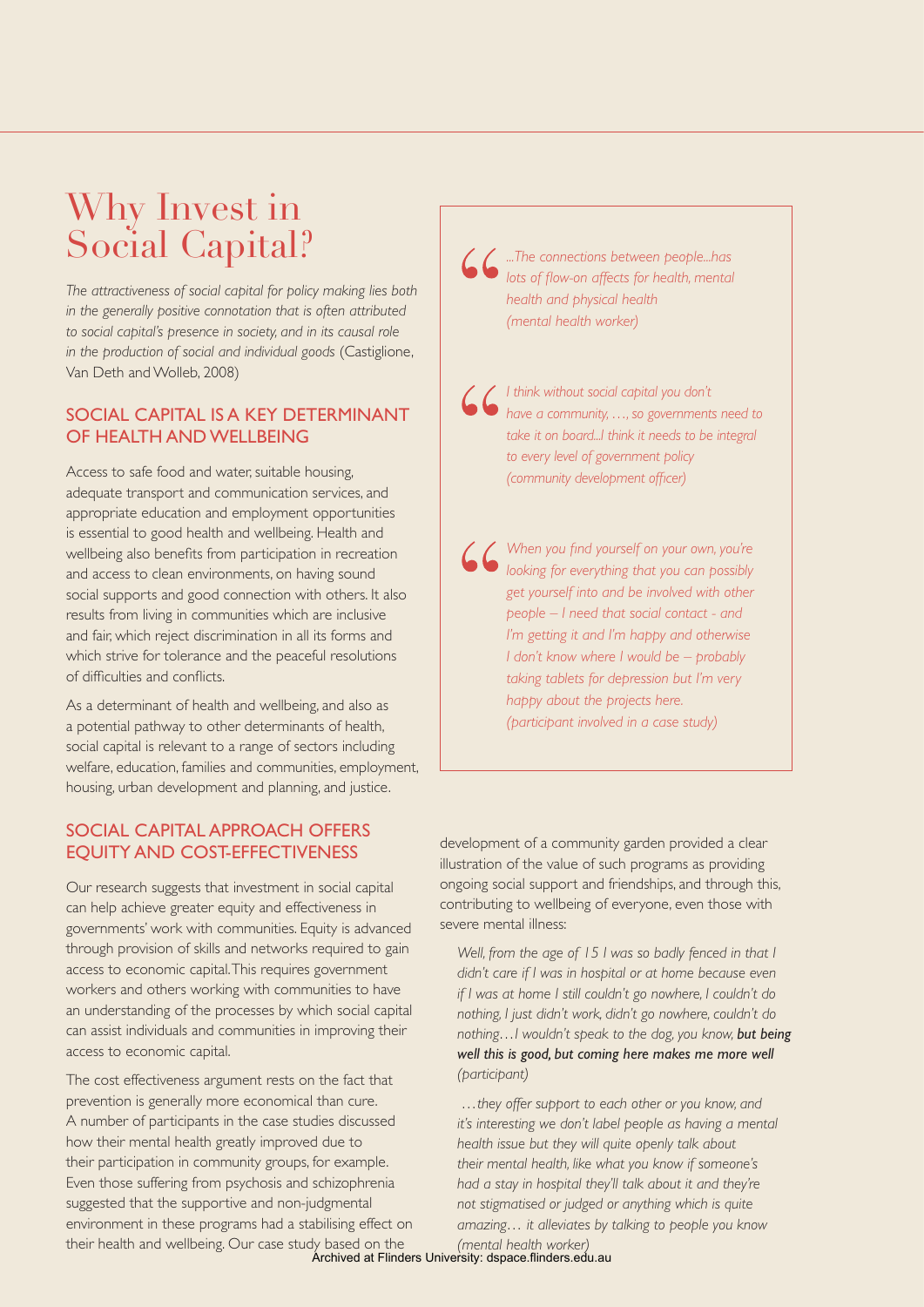#### SOCIAL CAPITAL IS LINKED TO HEALTH and wellbeing at all levels of **SOCIFTY**

Research evidence suggests that there are important pathways linking social capital to health and wellbeing. Studies have found a relationship between social capital and general self-rated health and wellbeing as well as physical and mental health and wellbeing.

- Individuals and their networks: At the level of the individual, social capital (including strong social networks and social support, involvement in voluntary organisations, and levels of trust, reciprocity and belonging) has been associated with improved health and wellbeing.
- Neighbourhoods: There is evidence that neighbourhoods with higher levels of social capital have better health outcomes. For example, a South Australian study comparing four postcode areas in Adelaide found that the richest area had both the



highest levels of social capital and also the best health, and the poorest area had the lowest levels of social capital and the poorest health. However, it was also found that one of the poorer areas in this study did unexpectedly well in terms of social capital and health. A possible contributor to this unexpected finding was the long term social planning process that had been integrated in the development of this area 20 years previously. Aspects of neighbourhoods that appear relevant to social capital and health at the neighbourhood level include the availability of places to meet and socialise, the socio-cultural history such as the degree of community integration and norms and values, and the reputation of an area.

• States and nations: Social capital at the state or national level has also been related to health and wellbeing of populations. Positive actions taken regionally or nationally are likely to facilitate community building at a more local level.

The main pathway between social capital and health and wellbeing at the community level is the way in which it leads to local pro-social norms and high levels of trust which have a positive effect on behaviour within a neighbourhood. This happens through a range of social processes such as collective socialisation, informal social control and collective efficacy (see below) which turn these assets (or deficits) into improved health and wellbeing:

- • *Collective socialisation* involves 'community adults' providing important role models for acceptable behaviours. For example, the presence of employed adults in high unemployment areas can model behaviours conducive to successful employment.
- • *Informal social control* refers to the ability of a community to regulate the behaviour of its members according to collectively negotiated goals. For example, adults in communities may informally regulate smoking or truancy among school-aged children.
- • *Collective efficacy* is the ability of community members to undertake collective action for shared benefit. For example, residents may be able to lobby collectively to force the removal of polluting industry from residential areas.

The main pathway suggested at the individual level is through access to resources that are themselves health promoting. For example, one's social network could provide practical assistance in the form of a lift to the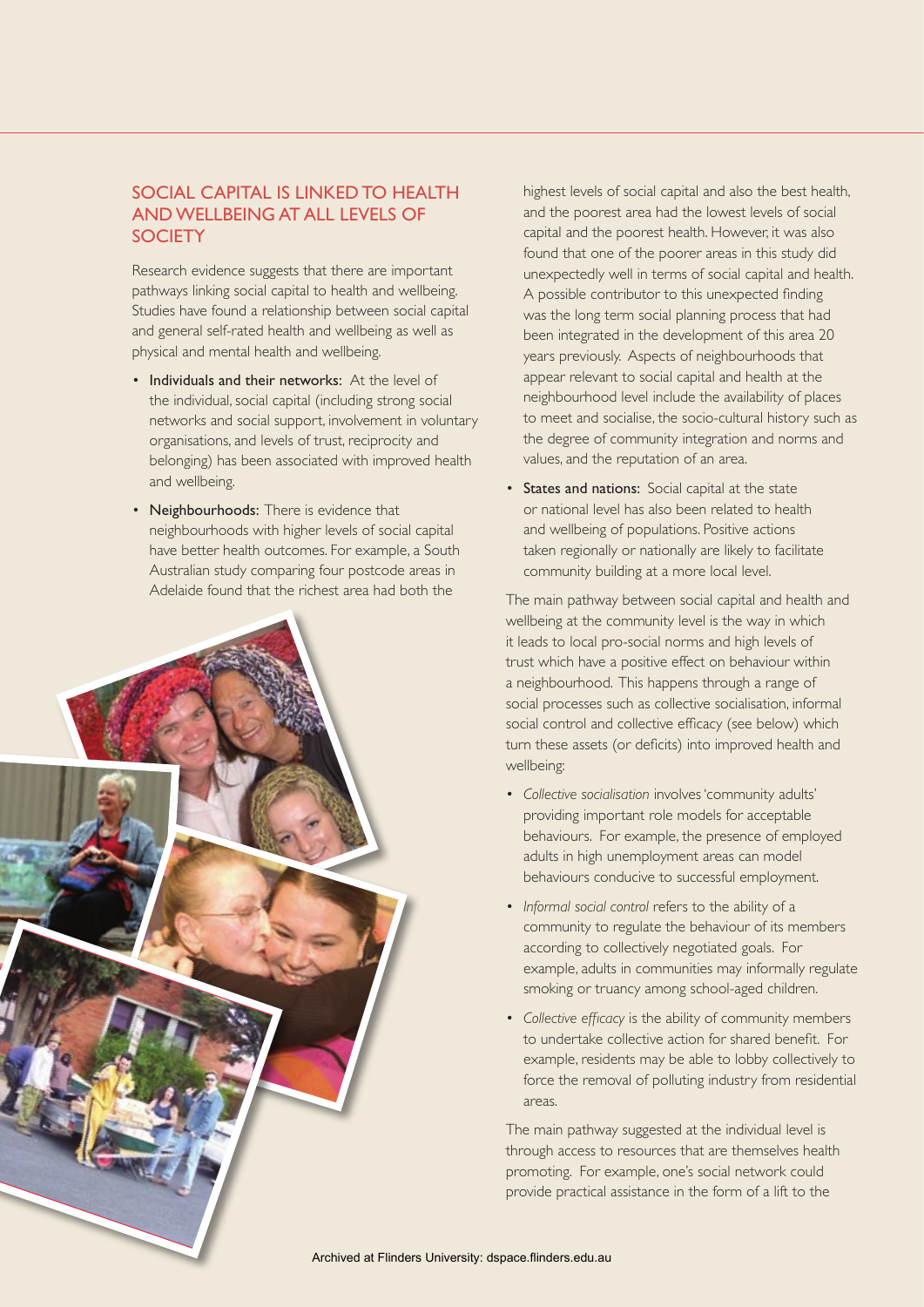doctor, a financial loan in difficult times or entry to employment opportunities through information and referral.

#### Social capital is everyone's **CONCERN**

The case studies and the broader literature indicate that the development of social capital should be of concern to everyone in society and especially so for staff involved in the management of projects which are designed to increase social capital

*One of the things I've got to say about it, is it may well be impossible without the help and support of management that understands that importance of all of that capacity building. And fortunately here I have some great managers who are very supportive. In fact influenced me greatly to carry on you know, doing those, that very role (community development officer)*

The idea that health and well-being are created by the activities of the whole of society and not just the health sector has gained much greater prominence in recent years and especially since the publications of the final report from the World Health Organization's Commission on the Social Determinants of Health – *Closing the Gap in a Generation: Health Equity Through Action on the Social Determinants of Health.* This report recognises that while good population health is important to economic activity, providing the pre-conditions for health and wellbeing, it is also a fundamental human right. Hence there is an obligation on the part of governments to create the conditions in which all citizens can flourish. Part of this flourishing is tied up with social capital and its expression in local communities. Low social capital (especially in terms of trust, social networks and feelings of social connectiveness) also contributes to social exclusion. Therefore the efforts of government agencies to increase individual and community social capital will also increase social inclusion and, in turn, contribute to better health and wellbeing.

#### Lessons from practice about building social capital

Table 1 at the end of this briefing summarises valuable lessons from the case studies. These case studies provide insight into how community projects can contribute to the development of social capital. They showed that decisions and strategies introduced at different levels in

*I think it's been really important to have the community development workers employed by the health service (community project manager)* 

*It's been a fragile change but comparing them from the first day they turned up in the [program] to now, they're a different person so for me that's quite dramatic. We've changed their life. (Community Development officer, involved in a case study)* 

*The relationship building was critical, you know. Like I've been to many, many seminars and stuff where you know, they, they say you don't have to be people's best friend and all of that sort of stuff, but I tell you what, it really, that connectiveness is what gives you the information that you need. The trust, the willingness for people to keep coming back (local government officer)* 

society have a direct impact on the ability to bring about changes in communities. Table 1 illustrates this effect by detailing the key lessons for policy and for decision makers that were identified in this research project and showing how they are crucial in enabling practitioners to work more effectively at the local level to produce better outcomes for communities and individuals.

The full Guide provides more detail of the many ways in which such projects can build a stronger sense of community, promote health and wellbeing and increase individual and collective capacity. Most importantly, it identifies factors that influence how effective these projects can be in building social capital, and demonstrates that community projects are most successful when they are part of a broader structural agenda to increase equity and population health and wellbeing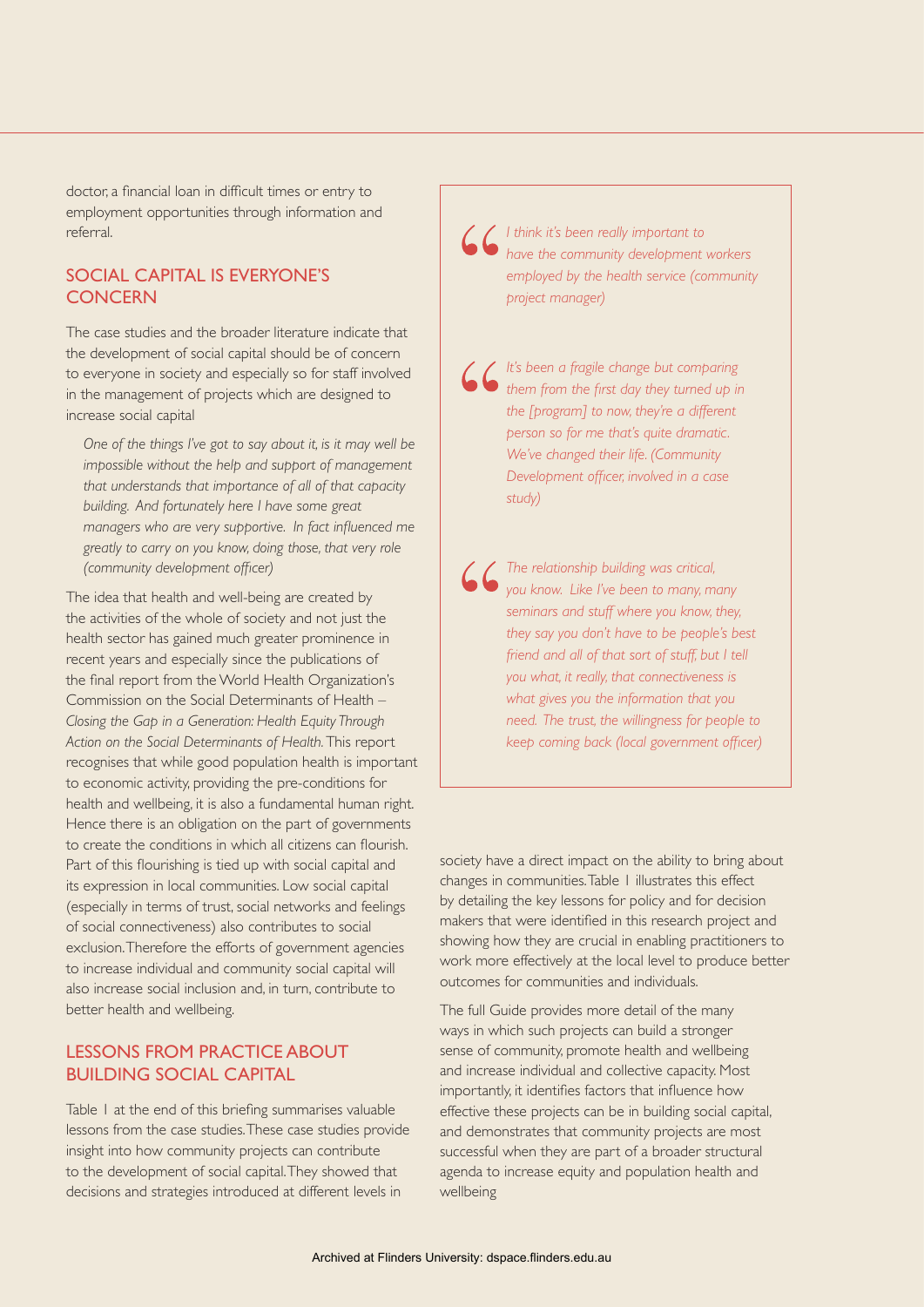#### TABLE 1: SOCIAL CAPITAL approach in practice

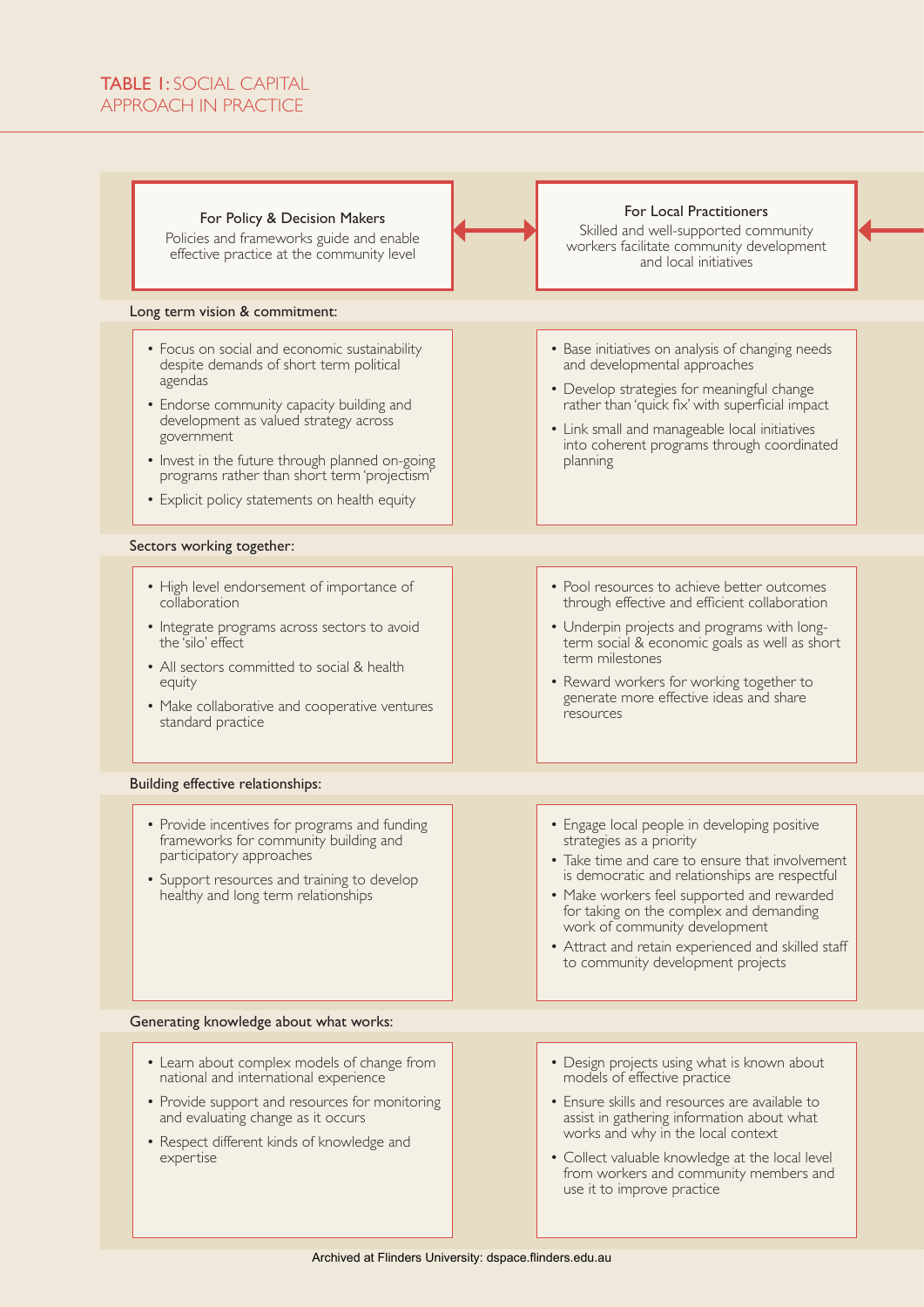#### For Communities & Individuals

Individuals and groups in communities develop strong networks of mutual support and social action and gain economic and other resources as a result

- Experience long term changes with positive impacts on health and wellbeing
- People in communities are part of the solution instead of being seen as part of the problem
- See lasting positive changes occur through public funding
- • Community people come to recognize that meaningful change can happen
- Services and initiatives are better able to respond to people's daily lives with consistency and coherence
- Economic objectives support the achievement of equity and population health
- Provision of support services such as transport and childcare improves access to services
- Local people have good reason to become involved and stay engaged
- Relationships are built on trust and respect for each others' roles and contributions
- People have access to a variety of helpful support networks and social relationships (bonding, bridging & linking social capital)
- Best use of available time and resources
- Evaluation is directed towards learning and improving and based on an understanding of complex models of change
- People feel valued and able to work as partners in developing ideas and strategies for improving health and reducing inequities

#### Acknowledgements

This research project was funded by the Australian Research Council (project identification number LP0454907) and our industry partners, SA Department of Health, Onkaparinga City Council and Arts SA. Without their support the research would not have been possible. For full acknowledgements please refer to Practical Social Capital: a Guide to Creating Health and Wellbeing (2009).